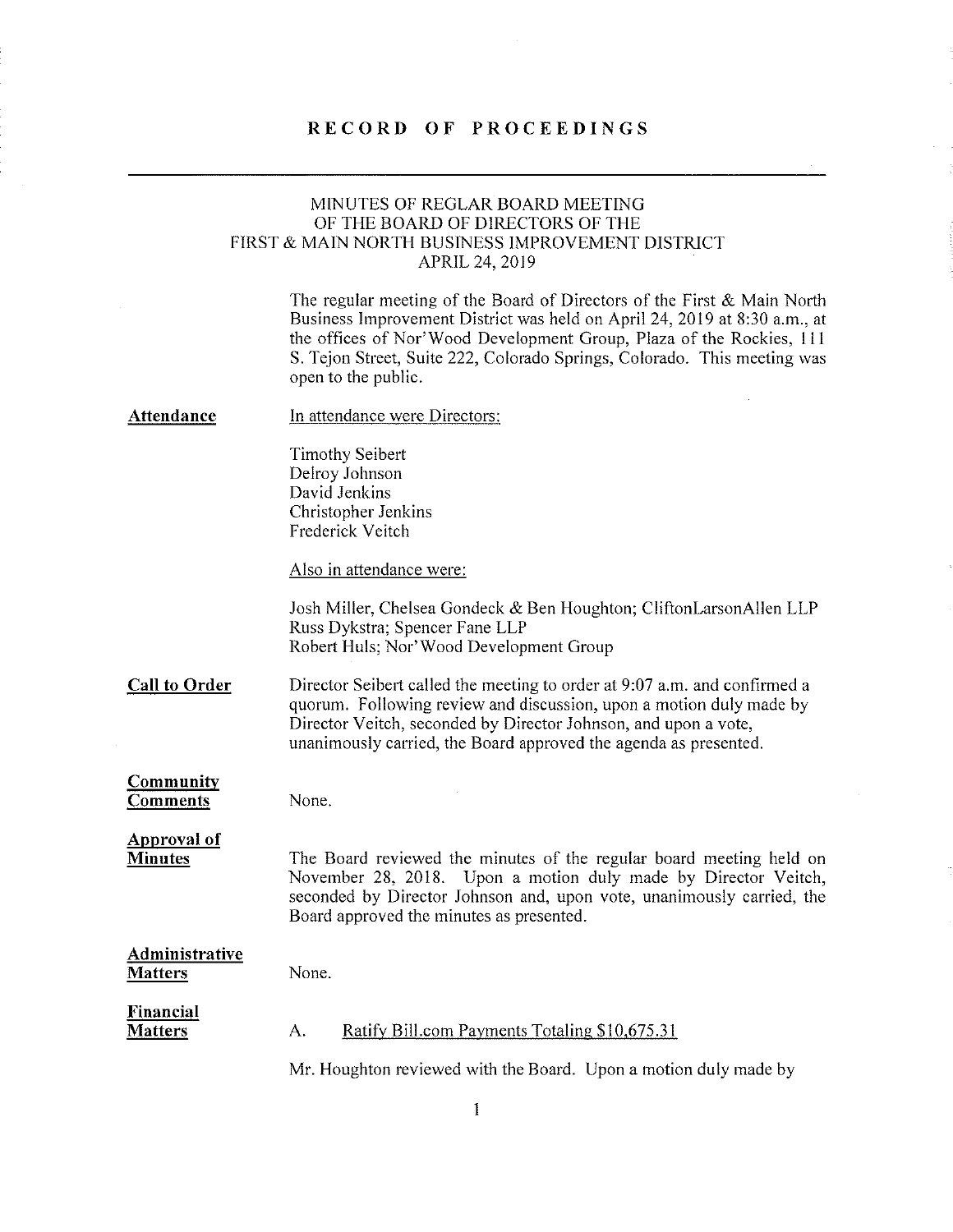#### RECORD OF PROCEEDINGS

Director Veitch, seconded by Director Johnson, and upon a vote, unanimously carried, the Board ratified the bill.com payments totaling \$10,675.31.

#### B. Review and Consider Acceptance of March 31. 2019 Unaudited Financial Statements and Cash Position as of April 2019

Mr. Houghton reviewed with the Board. Following discussion, upon a motion duly made by Director Veitch, seconded by Director Johnson, and upon a vote, unanimously carried, the Board accepted the March 31, 2019 Unaudited Financial Statements and Cash Position Report.

#### C. Ratify Approval of 2018 Audit Report

Mr. Houghton reviewed with the Board. Upon a motion duly made by Director Veitch, seconded by Director Johnson, and upon a vote, unanimously carried, the Board ratified the 2018 Audit Report.

# D. Appoint Carrie Bartow, District Accountant and Josh Miller,<br>District Manager to Prepare 2020 Budget, Review 2020 Draft **Budget**

Upon a motion duly made by Director Johnson, seconded by Director Seibert, and upon a vote, unanimously carried, the Board appointed Carrie Bartow and Josh Miller to prepare 2020 Budget and review 2020 draft Budget.

E. Other

None.

Legal Matters None.

#### Other Items A. Set Meeting Dates for May 22, 2019

The Board determined the next meeting would most likely be July 24, 2019 at 8:30 a.m. at Nor'Wood Development Group, Plaza of the Rockies, 1 11 S. Tejon St., Suite 222, Colorado Springs, Colorado 80903 if needed.

Adjournment There being no further business to come before the Board, upon a motion duly made by Director Veitch, seconded by Director Johnson, and, upon vote, unanimously carried, the Board adjourned the meeting at 9:14 a.m.